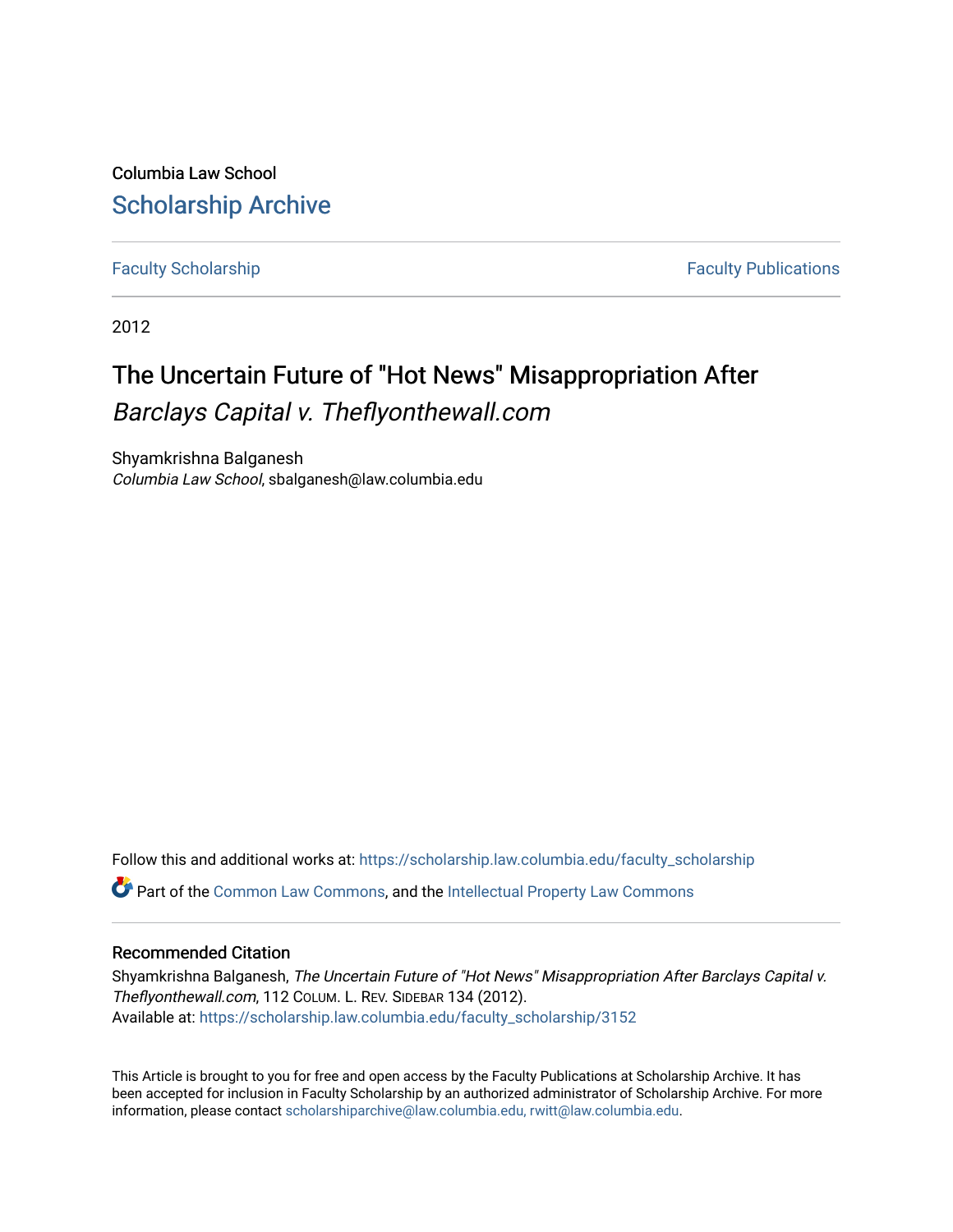# COLUMBIA LAW REVIEW *SIDEBAR*

**VOL.** 112 **JUNE 11, 2012 PAGES 134-146** 

## **THE UNCERTAIN FUTURE OF "HOT NEWS" MISAPPROPRIATION AFTER BARCLAYS CAPITAL V.** *THEFLYONTHEWALL.COM*

*Shyamkrishna Balganesh\**

#### **INTRODUCTION: THE "GHOSTLY PRESENCE" OF INS V. AP**

Ever since its genesis in the Supreme Court's famous decision in *International News Service v. Associated Press*, 1 the "hot news" misappropriation doctrine has had to fight for its survival. First came Judge Learned Hand, who in a series of opinions, took the position that *International News* did not lay down a "general doctrine," but was instead meant to be limited to the peculiarities of the newspaper industry.2 Next came the Court's decision in *Erie Railroad Co. v. Tompkins*, where it abrogated all "federal general common law," the very body of law within which the hot news misappropriation doctrine had been developed.<sup>3</sup> The doctrine then appeared to have been resuscitated in 1997, when the Second Circuit breathed new life into it as a part of New York's state common law in *NBA v. Motorola, Inc*. 4 Finding that the doctrine had managed to "survive," the court in that case sought to develop it into a viable cause of action, and parsed it into its constituent elements.5 Other courts seemed to then follow the Second Circuit's lead on this.<sup>6</sup>

Most recently, the Second Circuit, in *Barclays Capital Inc. v. Theflyonthewall.com* effectively reconsidered its decision in *NBA*, albeit in relation to different subject matter, and in so doing narrowed the doctrine even further.<sup>7</sup> In its decision, the court paid close attention to the language and

Assistant Professor of Law, University of Pennsylvania Law School.

<sup>1. 248</sup> U.S. 215 (1918).

<sup>2.</sup> See, e.g., Cheney Bros. v. Doris Silk Corp., 35 F.2d 279, 280 (2d Cir. 1929).

<sup>3. 304</sup> U.S. 64, 79 (1938).

<sup>4.</sup> 105 F.3d 841 (2d Cir. 1997).

<sup>5.</sup> Id. at 843 (holding "narrow 'hot news' exception does survive preemption").

<sup>6.</sup> See, e.g., Associated Press v. All Headline News Corp., 608 F. Supp. 2d 454, 459 (S.D.N.Y. 2009) (recognizing *NBA v. Motorola* as maintaining hot news misappropriation cause of action); X17, Inc. v. Lavandeira, 563 F. Supp. 2d 1102, 1105-07 (C.D. Cal. 2007) (concluding that California too recognizes hot news misappropriation as set out in *NBA*); Scranton Times, L.P. v. Wilkes-Barre Pub. Co., 2009 WL 3100963, at \*5 (M.D. Pa., Sep. 23, 2009) (agreeing with Second Circuit's interpretation in *NBA*).

<sup>7.</sup> 650 F.3d 876 (2d Cir. 2011).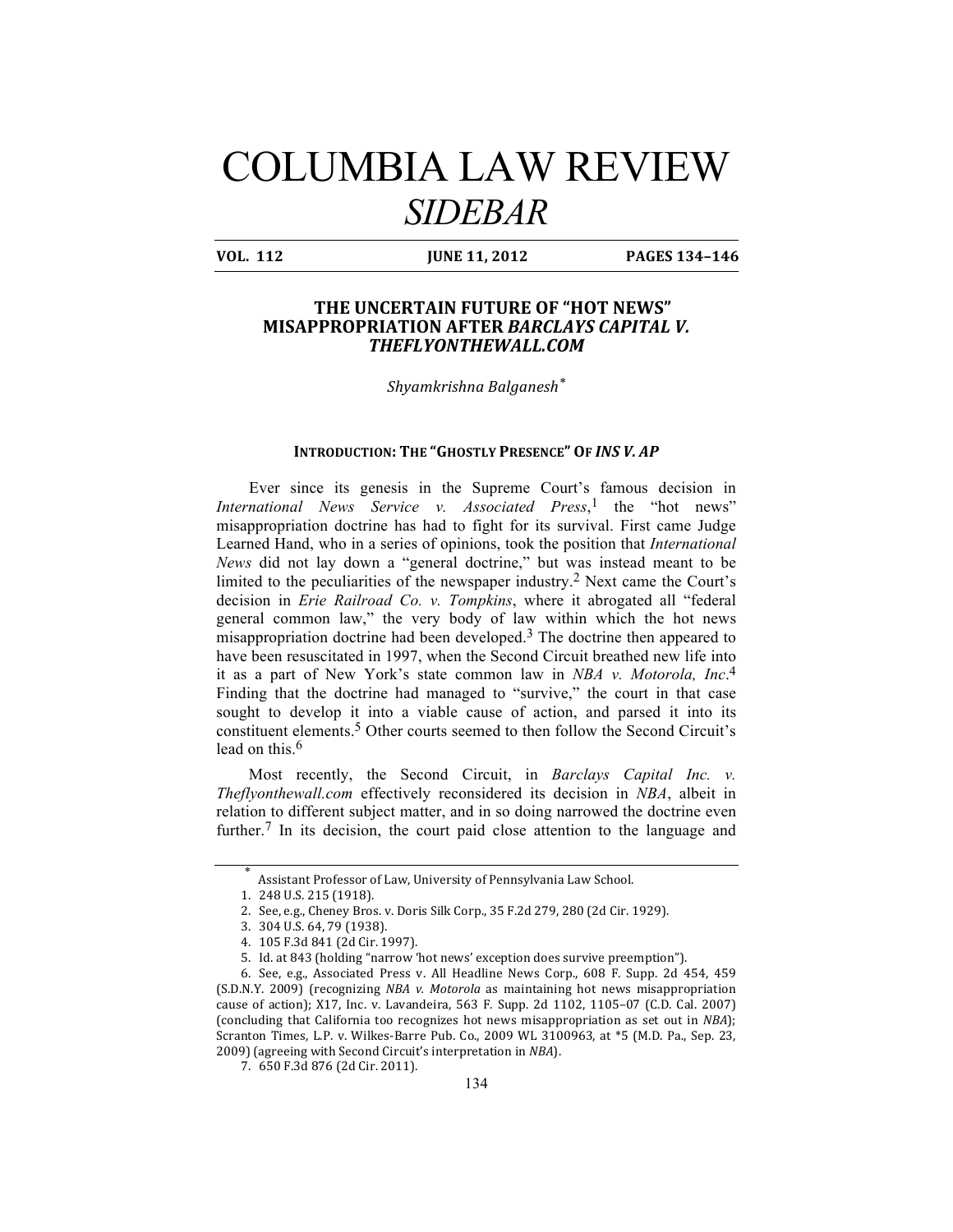statements of the Supreme Court in *International News*, which it parsed in great detail, while at the same time underemphasizing the peculiarities of the situation that had prompted the Court in *International News* to choose the framework that it did. In the end, its decision did surprisingly little to clarify the scope, structure, or indeed analytical basis of the hot news doctrine. The decision however does send an important signal to future litigants: that the hot news doctrine is today an unviable stand-alone claim in all but a very few situations.

In this Essay, I attempt to disaggregate the Second Circuit's decision in *Barclays Capital* to show that while the court may have reached the right conclusion in the end (a position I have argued for previously<sup>8</sup>), its reasoning to reach that conclusion is rather confusing, while at the same time a rich source of information about the future of hot news doctrine. At every stage of its analysis, the Second Circuit went to significant lengths to cabin the reach of the doctrine quite considerably, despite reiterating that it was not abrogating it altogether. In analyzing the opinion, I thus consider the possibility that the court may have been signaling the gradual demise of the doctrine, which as a creature of the common law must go through a fuller process of desuetude before being officially "overruled." Part I sets out the sources of confusion, doubt, and disagreement that characterize the court's two opinions in *Barclays Capital*. Part II then attempts to draw lessons from the Second Circuit's opinion for the future of common law intellectual property and the use of the common law process in developing intellectual property rules.

#### **I. DOUBT, DENIAL, AND DISAGREEMENT: THE SECOND CIRCUIT DECISION**

The facts of *Barclays Capital v. Theflyonthewall.com* were somewhat unexceptional for the Internet age. The plaintiffs were financial services firms engaged in the business of generating extensive research about the activities and prospects of numerous publicly traded companies, which they provided to their clients for a fee. Each morning, they produced their research reports, which summarized their findings and contained daily recommendations as to "the wisdom of purchasing, holding, or selling securities" of various companies that formed the subject of the research.<sup>9</sup> The defendant website was a subscription news service. Through various means, the defendant obtained the plaintiffs' research reports, and then posted the recommendations carried therein on its own website exclusively for its own subscribers. Each day, this occurred before the plaintiffs made their reports and recommendations available to the general public, but after the plaintiffs released their reports to their own subscribers. Most importantly though, in posting the plaintiffs' recommendations, the defendant always attributed the recommendations to their source, i.e., plaintiffs, since the value and credibility of the recommendations emanated entirely from the plaintiff firms' expertise.10

<sup>8.</sup> Shyamkrishna Balganesh, "Hot News": The Enduring Myth of Property in News, 111 Colum. L. Rev. 419, 475-76 (2011) [hereinafter Balganesh, "Hot News"].

<sup>9</sup>*. Barclays Capital*, 650 F.3d at 879.

<sup>10.</sup> Id.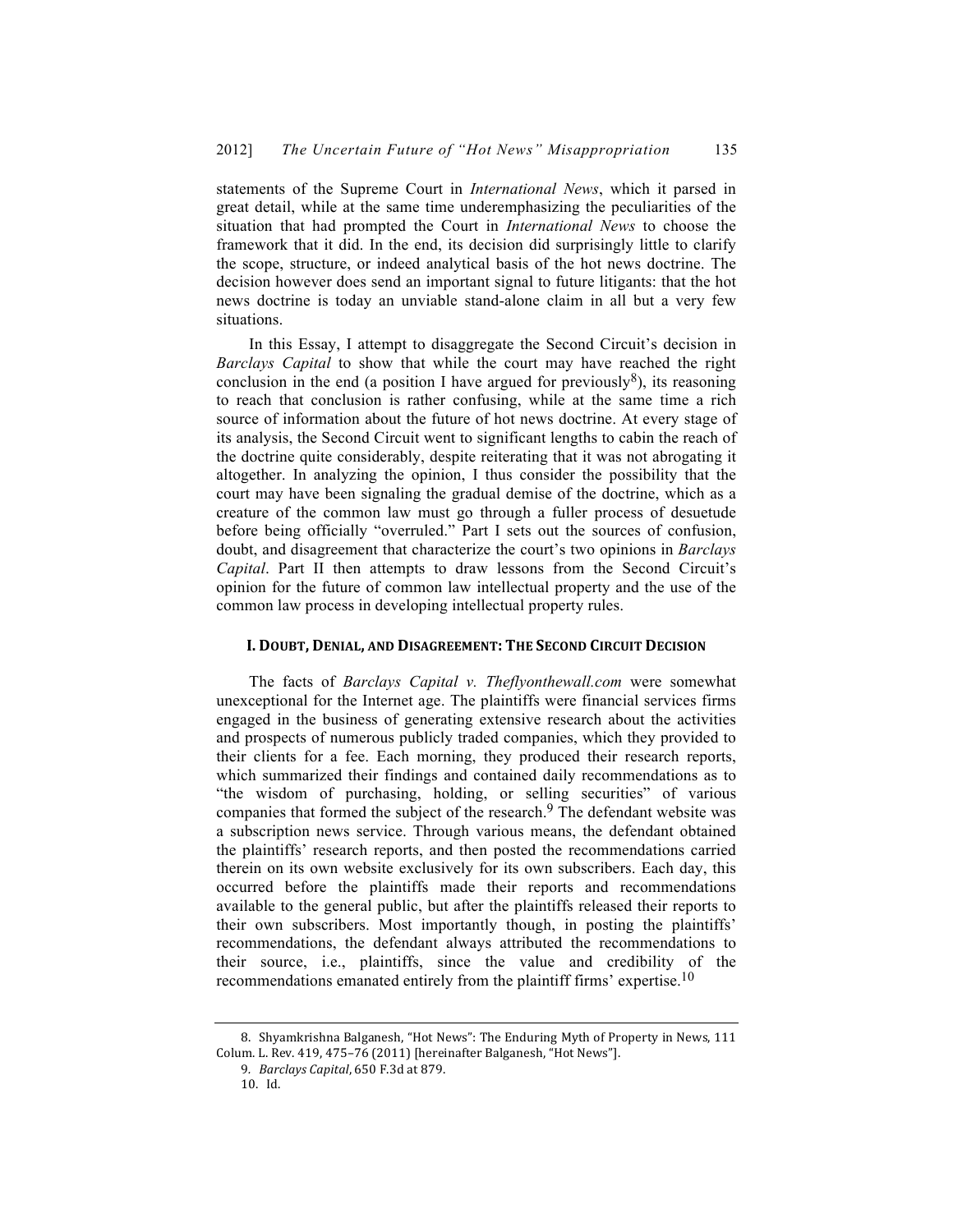Worried that the defendant's actions would impact their business model, the plaintiffs commenced an action under federal copyright law and New York's hot news misappropriation doctrine against the defendant website. At trial, the defendant readily conceded copyright infringement, but disputed that its actions amounted to a misappropriation of hot news.<sup>11</sup> After a bench trial, the district court found for the plaintiffs, and the defendant then appealed.<sup>12</sup>

As many predicted, on appeal the Second Circuit reversed. Yet, its path in getting there was far from simple. Its reasoning seemed to be characterized by an uneasiness with the hot news doctrine as a whole, coupled with its belief that its prior opinion resurrecting *International News*, i.e., its opinion in *NBA*, had added to the confusion. To complicate matters even further, the panel disagreed on its understanding of "free-riding" and "competition," resulting in one judge (Judge Raggi) writing a separate concurrence. In what follows, I attempt to disaggregate these various influences on the court's reasoning.

#### A. *Doubt*

It would hardly be an exaggeration to say that the Second Circuit—both majority and concurrence—approached the hot news doctrine with a *dubitante* mindset. A traditional "dubitante" opinion is one where a judge is unhappy with a proposition of law, but remains unwilling for some reason to repudiate it.13 To be sure, the majority in *Barclays Capital* commenced its discussion by observing that it was not addressing the viability of the doctrine, and that it was "without the authority" to repudiate it. Nonetheless, it went on to add that *if* it were called upon to reconsider the doctrine it might have certified the issue to the state court, thereby suggesting that it was not at the same time expressly affirming the viability of the doctrine in refusing to discuss the issue.<sup>14</sup> Additionally, in their substantive discussions of the doctrine, both opinions went to some length to lay out what they perceived to be major problems with the doctrine.

Given its reluctance (or inability) to examine the viability of the doctrine, the court chose to focus on the question of federal copyright preemption. Specifically, it came to focus its attention on the "extra elements" test whether the doctrine added a dimension to the entitlement beyond the rights covered by copyright law, for it to survive preemption.15 And here, both opinions registered their most obvious doubts with the doctrine.

The majority began by noting how *International News*, despite its having little value as precedent after *Erie*, nonetheless exerted a good deal of influence on the structure of the doctrine, since the court in *NBA* had consciously structured the New York version of the doctrine around *International News.*16

<sup>11.</sup> Id. at 880.

<sup>12.</sup> For the district court's opinion, see Barclays Capital Inc. v. Theflyonthewall.com, 700 F. Supp. 2d 310 (S.D.N.Y. 2010).

<sup>13.</sup> See Lon Fuller, Anatomy of the Law 147 (1968); Jason J. Czarnezki, The *Dubitante* Opinion, 39 Akron L. Rev. 1, 2 (2006).

<sup>14.</sup> *Barclays Capital*, 650 F.3d at 890.

<sup>15.</sup> Id. at 893–98.

<sup>16.</sup> Id. at 894.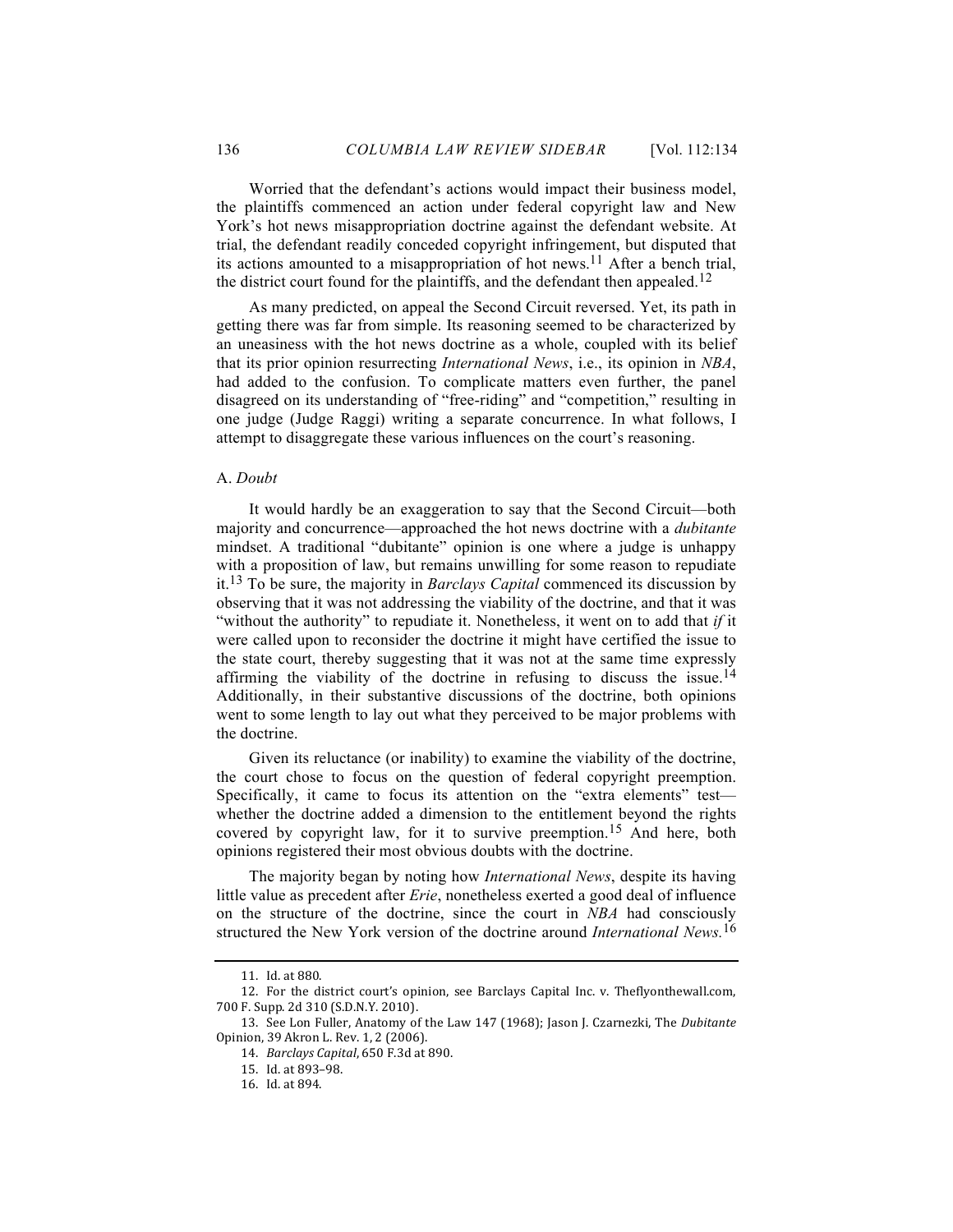The problem with this "ghostly" influence of *International News* on the doctrine, to the court, lay in its emphasis on the moral dimension of the defendant's actions, which the Supreme Court had dubbed "unfair" and as amounting to reaping without sowing.17 Over the years, this rhetoric had come to be absorbed by various courts, resulting in the gradual expansion of the doctrine. This emphasis on unfairness came to influence the preemption analysis too, despite its being irrelevant to the issue since it did not *add* a substantive extra element to the analysis in any way. Additionally, on the issue of preemption, the majority also worried that allowing anything other than a very narrowly tailored hot news doctrine would disrupt Congress's desire to ensure national uniformity in intellectual property law. The hot news doctrine, the court worried, might result in states recognizing and enforcing it to varying degrees, producing a good deal of uncertainty and "patchwork protection" that was avoidable.<sup>18</sup> On the face of things, the majority opinion sets this concern up as a matter of construction. In practical terms though, the court was using it to reiterate its doubts about the viability of the doctrine outside a very limited domain.

Judge Raggi's concurring opinion made these early doubts rather explicit. In her view, the hot news doctrine, as formulated by the court in *NBA*, failed to identify any extra elements that were qualitatively different from copyright law. Nonetheless, much like the majority, she concluded that she was bound by the prior opinion and proceeded accordingly.<sup>19</sup>

Both opinions therefore began their discussion with a good deal of skepticism about the doctrine—both structural and substantive, while acknowledging their inability to repudiate the doctrine. It was thus in some sense inevitable (and predictable) that this constrained skepticism (i.e., the dubitante mindset) would deeply influence their construction and application of the doctrine, while forcing them to preserve it nominally for the future.

#### B. *Denial*

Having begun with a discernible degree of skepticism about the doctrine, the majority opinion then proceeded to make sense of hot news misappropriation as formulated by the court in *NBA*. And here too, the court expressed its misgivings. In *NBA*, the court had attempted to parse the language and logic of *International News* to formulate a version of the misappropriation doctrine for New York that consisted of five independent elements. Indeed, it went to some length to describe the analytical bases of each element and then root them individually in the language of *International News*. The court in *Barclays Capital* however found this entire exercise redundant, and additionally found a simple way to disregard it: by characterizing it as dictum.

In *NBA* the court eventually found for the defendant. Yet before doing so, it set out the constituent elements of a hot news misappropriation claim—

<sup>17.</sup> Id. at 894-95.

<sup>18.</sup> Id. at 898.

<sup>19.</sup> Id. at 908-11 (Raggi, J., concurring).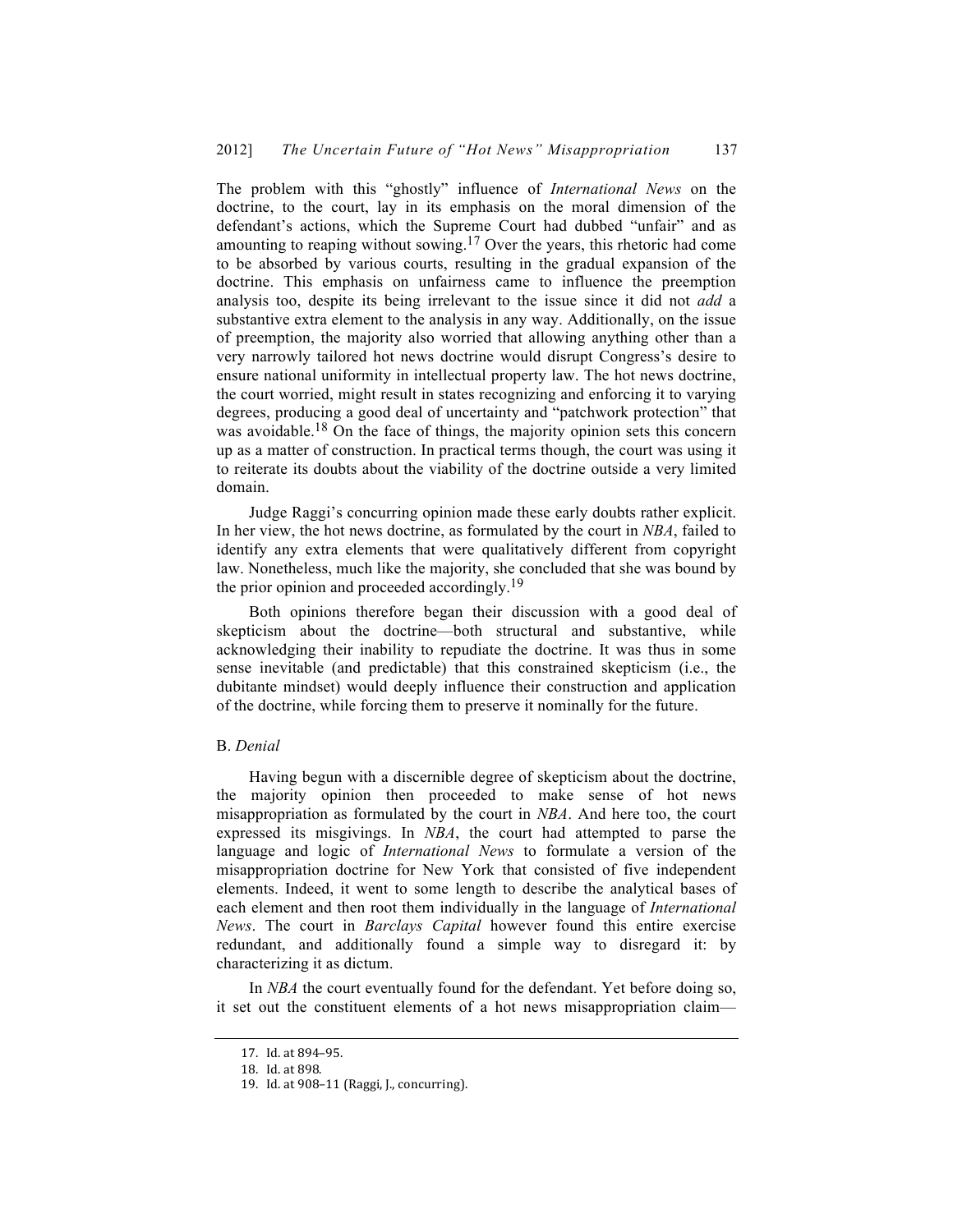twice—then proceeded to describe how these elements satisfied the copyright preemption analysis, and only thereafter applied the elements to the facts of the dispute before it.20 To the Second Circuit in *Barclays Capital* however, this represented both a redundancy and a deep inconsistency. The court concluded that the five-element test of *NBA* was not at all essential to the court's conclusion, and despite *NBA*'s characterization of the test as its "hold[ing]," the court now characterized it as dictum.<sup>21</sup> Additionally, the court also found the two versions of the five-element test that the *NBA* court had laid down to exhibit a variation in that one quoted language from *International News* that seemed to modify how the elements might be applied.<sup>22</sup> Putting these two moves together strategically allowed the court in *Barclays Capital* to at once both disregard the elements of the action as formulated in *NBA* and at the same time choose those parts of the opinion in *NBA* that it found most conducive to its views on the future of the action, by identifying what it thought to be the *real* holding of the *NBA* decision. To the court, the real holding of *NBA* lay in its preemption analysis, and its finding that the defendant in that case (Motorola) was not free-riding on the plaintiff's efforts.23

While this was no doubt an interesting bit of legal maneuvering, it reveals an obvious tension within the majority's opinion. Recall that the majority had begun its discussion by noting that it was powerless to repudiate the doctrine because it was "bound" by the *NBA* court's statements that the doctrine survives.<sup>24</sup> Yet in relation to the five-element test, the majority was willing to characterize those portions of the very same opinion (i.e., *NBA*) as dictum in order to deny its binding nature. If the five-part analysis was nothing more than a "sophisticated observation<sup>[]</sup> in aid"<sup>25</sup> of the court's analysis of preemption, and therefore not integral to its actual conclusions, why could the same not be said of the *NBA* court's general observation that the doctrine survives in New York, since in the end it concluded that the plaintiff's claim there was nonetheless preempted? In other words, if the five-element analysis was peripheral to the preemption issue, so too should have been the question of the doctrine's "survival." It is indeed here that the court tips its hand to reveal that it is in reality trying to consciously constrain the doctrine.

It is important to note that the concurring opinion categorically refused to buy this logic. Judge Raggi remained unwilling to go along with the majority's categorization of the five-part test as dictum and adopted the position that the test was "*necessary* to the opinion's result."26

#### C. *Disagreement*

In denying that the test as formulated by *NBA* was binding precedent, the majority opinion in *Barclays Capital* thus effectively rejected the hot news

<sup>20.</sup> NBA v. Motorola Inc., 105 F.3d 841, 845, 852 (2d Cir. 1997).

<sup>21.</sup> *Barclays Capital*, 650 F.3d at 898-99.

<sup>22.</sup> Id. at 900-01.

<sup>23.</sup> Id. at 901-02.

<sup>24.</sup> Id. at 890.

<sup>25.</sup> Id. at 901.

<sup>26.</sup> Id. at 911 (Raggi, J., concurring) (emphasis added).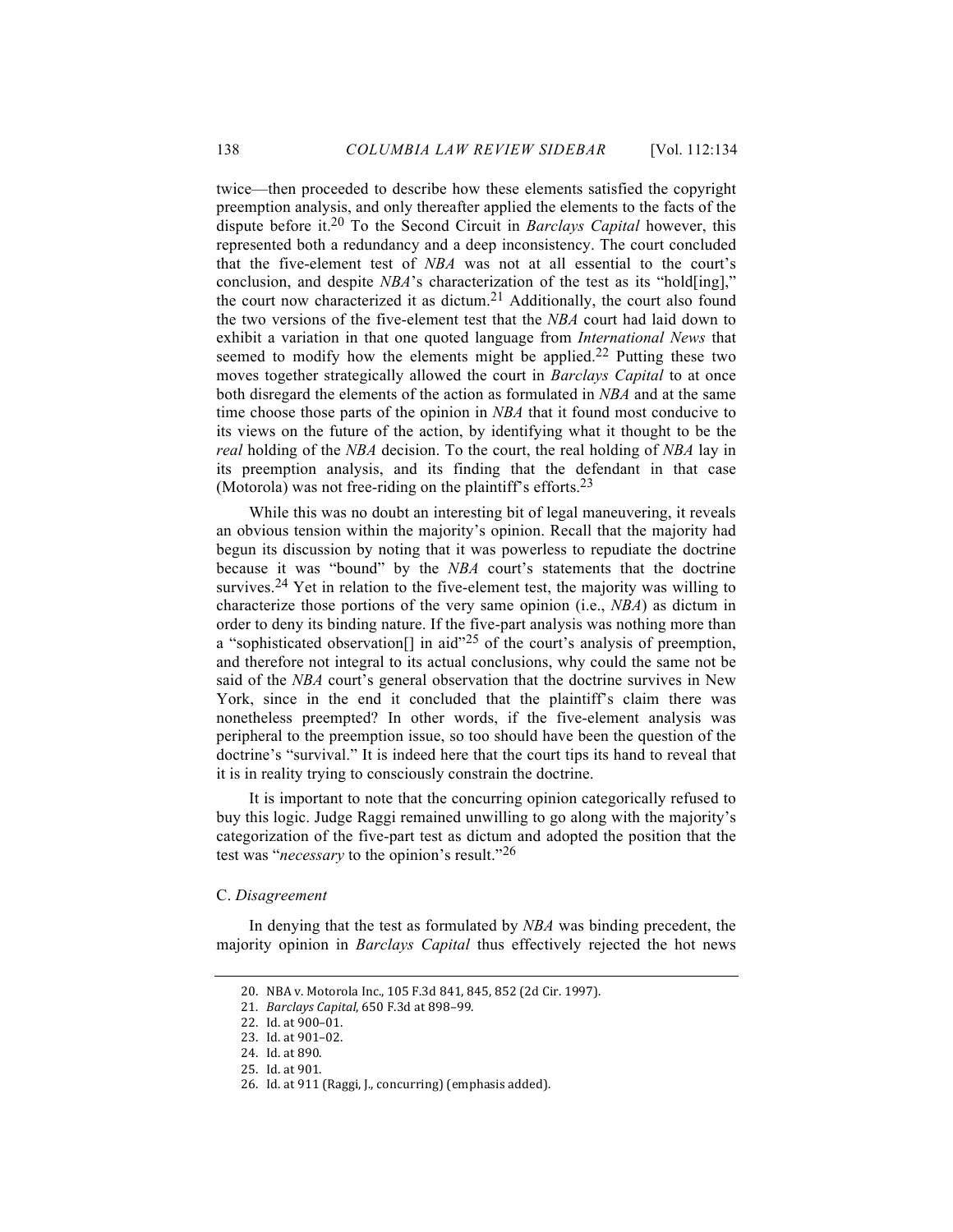doctrine as formulated there, i.e., the five-factor test. Yet, neither did the court offer its own independent formulation of the doctrine as an alternative. The majority opinion instead moved to stating and applying what it thought to be the *real* holding in *NBA*: that there was no "free-riding" by the defendant, as a result of which the claim was effectively preempted by copyright law.<sup>27</sup>

The portion of the *NBA* opinion that the majority thought itself to be bound by was limited to the court's holding that the element of "free-riding" by a defendant was necessary for a hot news claim to survive federal preemption. In *NBA*, the court had found that the defendant was not free-riding on the plaintiff's efforts because it had collected its facts (i.e., the material sought to be protected) on its own, using "[its] own resources," and thereupon found the plaintiff's hot news claim preempted.28 Seizing on this, the majority in *Barclays Capital* reasoned that since the plaintiff firms were not in the business of merely transmitting recommendations, but were instead actively *making* them, while the defendant website was merely transmitting these recommendations with attribution to its subscribers, the defendant was in similar vein not free-riding on the plaintiff's efforts. Had the plaintiff been in the business of *also* transmitting information, that it was not itself producing, to its subscribers, the court concluded it would have been willing to find freeriding.29

Simple as this reasoning may seem, it masks several complexities underlying the very idea of free-riding. The majority in *Barclays Capital* placed much emphasis on the idea of "acquiring material" that the Supreme Court had used in describing the hot news claim in *International News*. 30 Creation, the court reasoned now, was different from acquisition—implying that while the defendant's behavior might amount to free-riding in some general sense, it was not an act of free-riding on the acquisitive efforts of the plaintiff. While this may certainly be true as an analytical matter, it is not clear from the court's reasoning why this limitation ought to matter much in the law's understanding of free-riding. Why, in other words, is the *acquisitive* effort more worthy of protection than the *creative* effort? The answer cannot simply be that it is copyright law's prerogative to protect creativity, since we are by necessity in the realm of non-expressive information (i.e., ideas, facts, data) that is by definition outside the domain of copyright law. The court sought its answer instead in the language of *International News*, which it mined in some detail, and in the process focused on the Supreme Court's observation that the plaintiff's profits in that case were being diverted "at the point" when they were to be reaped, to conclude that this was absent here, revealing an absence of free-riding.31 That the court in *Barclays Capital* felt a good deal of discomfort with its approach is adequately borne out in its observation at the end of its attempted mining of *International News*, that it was doing so not to treat *International News* as a "statement of law," but

<sup>27.</sup> Id. at 902-06.

<sup>28.</sup> NBA v. Motorola, Inc., 105 F.3d 841, 854 (1997).

<sup>29.</sup> *Barclays Capital*, 650 F.3d at 905-06.

<sup>30.</sup> Id. at 903.

<sup>31.</sup> International News Service v. Associated Press, 248 U.S. 215, 240 (1918).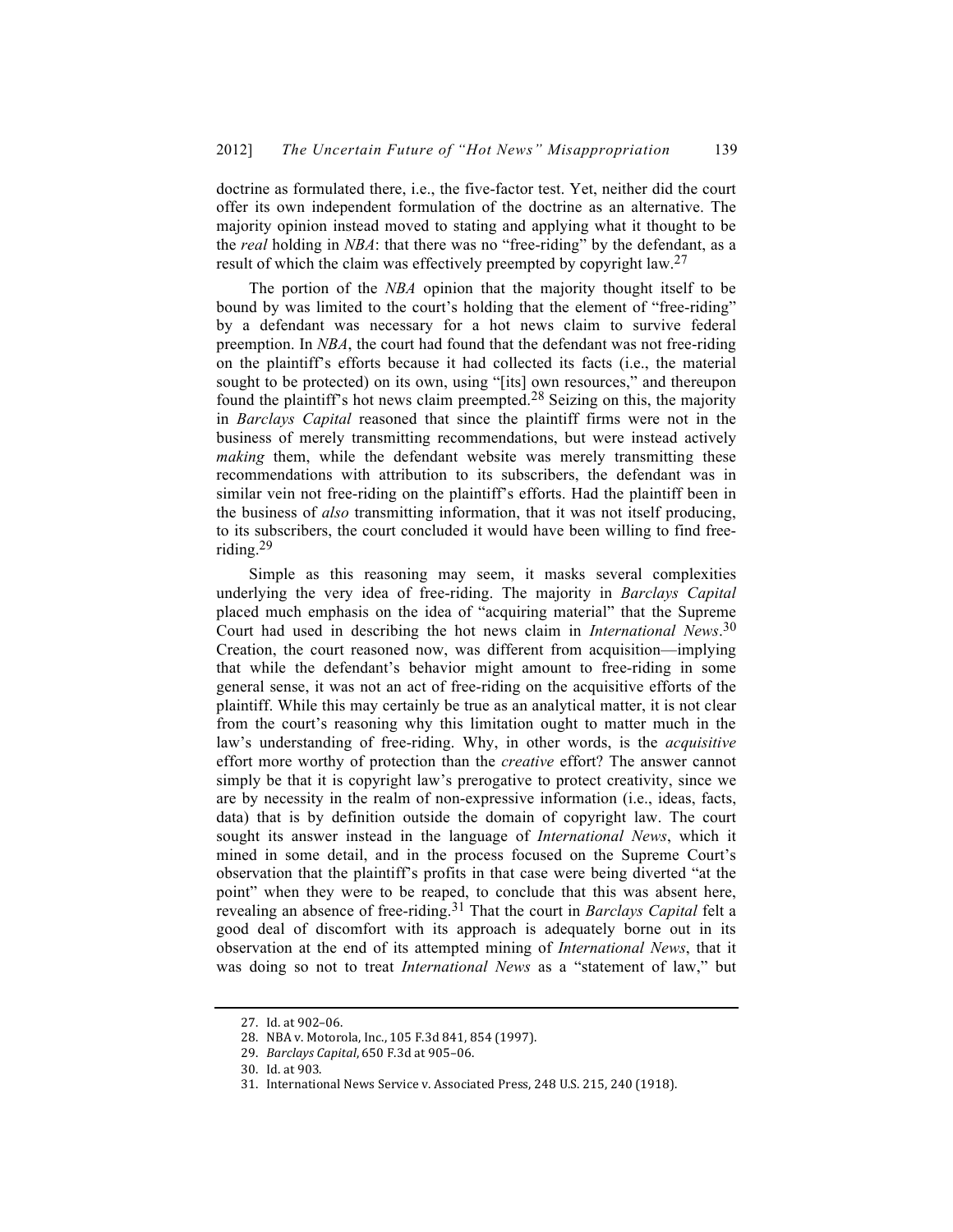instead to focus on the differences between that case and the present one.32 In effect, the Court avoided answering a rather fundamental question about the nature of "free riding" on which it placed *all* its normative emphasis.

As I have argued before, the idea of free-riding in *International News* had nothing whatsoever to do with the distinction between an acquisition and creation.<sup>33</sup> It originated instead from the context of the problem that the Court was trying to solve there: a collective action problem. The free-riding thus was not about the nature of the plaintiff's actions that the defendant was relying on, but instead about the fact that it was enabling the defendant to be enriched at the plaintiff's expense. This enrichment in turn was problematic because it diminished parties' incentives to enter into a collective enterprise that necessitated continued cooperation for its functioning. The key to *Barclays Capital* was thus the complete absence of a collective action problem, not the absence of an enrichment at one party's expense. The majority's distinction between "making" the recommendations and "breaking" them to the public would have been better served by focusing on the absence of direct competition.

Judge Raggi's concurring opinion seemed to be headed in the right direction when she disagreed with the majority's reliance on free-riding and focused instead on the element of direct competition. Noting, in no uncertain terms, that she was not convinced by the majority's acquisition/creation distinction, since the plaintiffs seemed to be performing both roles, she eventually found the plaintiff's claim to be preempted owing to the absence of any direct competition between the parties.<sup>34</sup> Nonetheless, her opinion does little to define the idea of direct competition or indeed situate it within the overall skein of what the doctrine is trying to achieve. The opinion simplistically notes that "direct competition is the substantial similarity of the products in satisfying the relevant market demand."35 And again, much like the majority opinion, Judge Raggi's opinion too placed much emphasis on the fact that the defendant was attributing the recommendations to the plaintiff which it took to indicate the absence of direct competition between them.

Direct competition was indeed the key to the issue in *Barclays Capital*. Yet, it involved more than just the question of demand substitution. What the Court in *International News* was really focusing on in its discussion of competition was hardly just the final products/services of the parties, but instead their position vis-à-vis each other as "competitors." This distinction is more than just theoretical. What rendered the defendant's free-riding an act of unjust enrichment in *International News* was the reality that it allowed the defendant to obtain a competitive advantage at the plaintiff's expense—one that could have had the long term effect of jeopardizing the very structure of newsgathering, if left unchecked. The only thing that seemed to keep Judge Raggi from finding direct competition between the parties then was the fact

<sup>32</sup>*. Barclays Capital*, 650 F.3d at 905.

<sup>33.</sup> See Balganesh, "Hot News," supra note 8, at 438–71 (framing question instead in terms of unjust enrichment and unfair competition).

<sup>34.</sup> *Barclays Capital*, 650 F.3d at 912-15 (Raggi, J., concurring).

<sup>35.</sup> Id. at 913.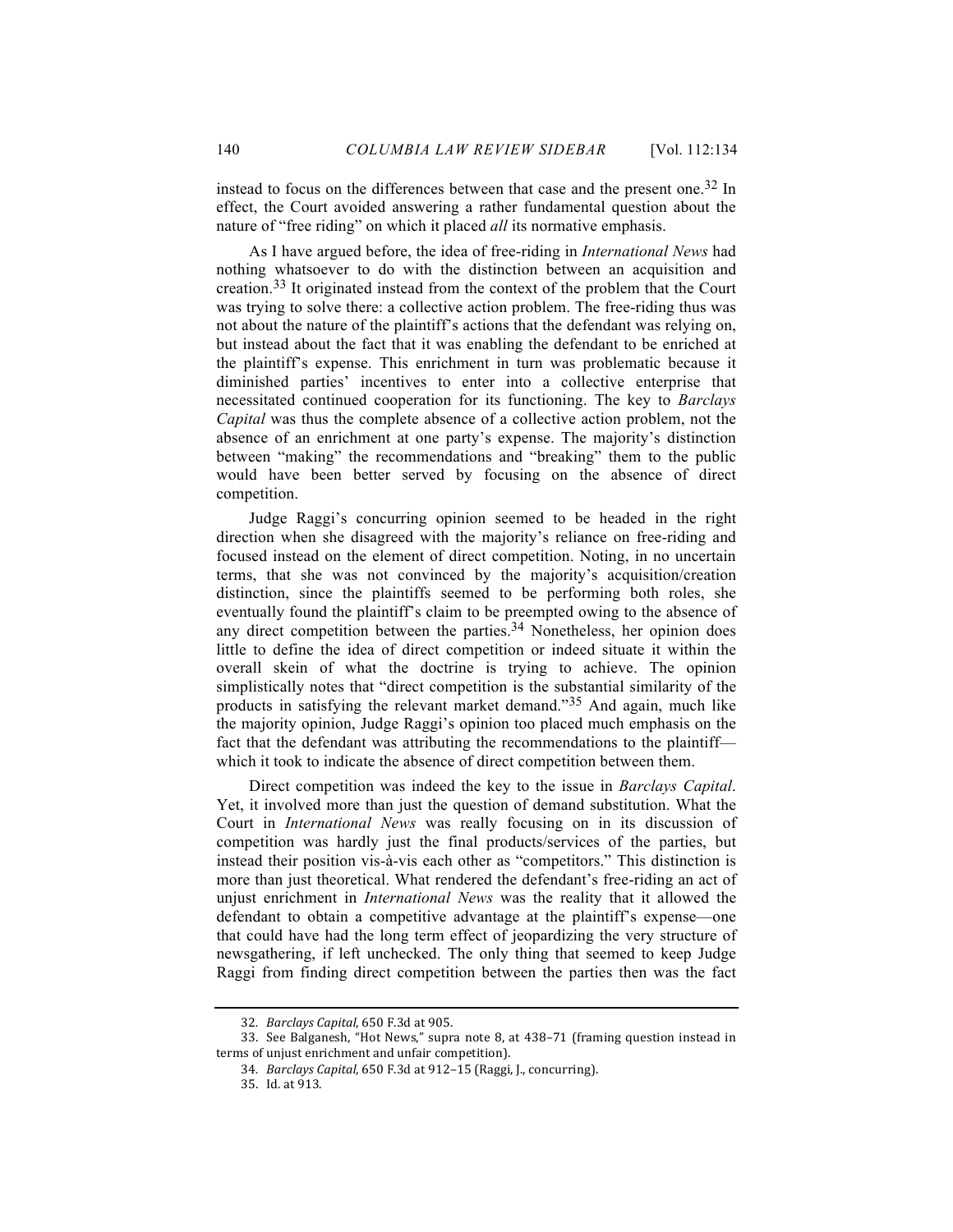that the plaintiff was doing no more than disseminating *its own* recommendations, instead of also carrying those of other research firms as well. In the end, her reasoning thus boiled down to essentially the same acquisition/creation distinction that the majority had relied on.

\* \* \*

The *Barclays Capital* opinions are thus replete with observations hinting at the court's skepticism with the hot news misappropriation doctrine. In many ways, the court seemed do *all but* actually repudiate the doctrine. It declared the five-factor formulation from *NBA* non-binding, repeatedly emphasized the extremely "narrow" nature of the doctrine, admonished courts for expanding the doctrine by placing too much emphasis on the idea of "unfair[ness]," and finally relied heavily on an understanding of "free-riding" that seems largely conclusory and certainly incapable of meaningful replication in the future. To its credit though, not once did the court in *Barclays Capital* use the phrase "property" to describe the interest at stake, unlike in the *NBA* opinion, where the court sought to categorically alter Justice Pitney's original understanding of the doctrine.36 But why then did the court not take one small step more, and abrogate the doctrine altogether, when its distaste for the doctrine and its generativity seemed more than apparent? One suspects that the answer lies in the gradual process by which a common law doctrine comes to be overruled, which the court was likely signaling in no small measure.

In dissenting from the majority opinion in a major antitrust case a few years ago, Justice Breyer described the common law process of overruling as one where a court would "issue decisions that gradually eroded the scope and effect of the rule in question, which might eventually lead the courts to put the rule to rest."37 Gradual narrowing and asphyxiation of a doctrine over time such that it comes to be applied and relied on by parties with rarity—and thereby falls into desuetude—is thus a precondition to its actual repudiation/abrogation. Two reasons motivate this approach. The first is the incrementalism inherent in the formulation of the rule, a tentativeness that allows the process to remain sensitive to changes in the context within which the rule is likely to be applied. The second is the principle of *stare decisis*, which, while not always binding as a rule, nonetheless constrains later courts from straying from their previous decisions unless absolutely necessary, and demands that courts try and reconcile any changes that they make to the doctrine with their previous decisions. In many ways both these influences seemed to be at play in *Barclays Capital*.

The hot news doctrine had evolved as a solution to a problem very specific to the newspaper industry—a fact recognized soon after the doctrine, and alluded to by the Second Circuit in *Barclays Capital* as well. Yet over time, the doctrine had come to be expanded and applied to new contexts and subject matter, in the process detaching it from its moorings in the newspaper

<sup>36.</sup> See Balganesh, "Hot News," supra note 8, at  $423$  (explaining original formulation of hot news doctrine).

<sup>37.</sup> Leegin Creative Leather Prods., Inc. v. PSKS, Inc., 127 S. Ct. 2705, 2737 (2007) (Breyer, J., dissenting).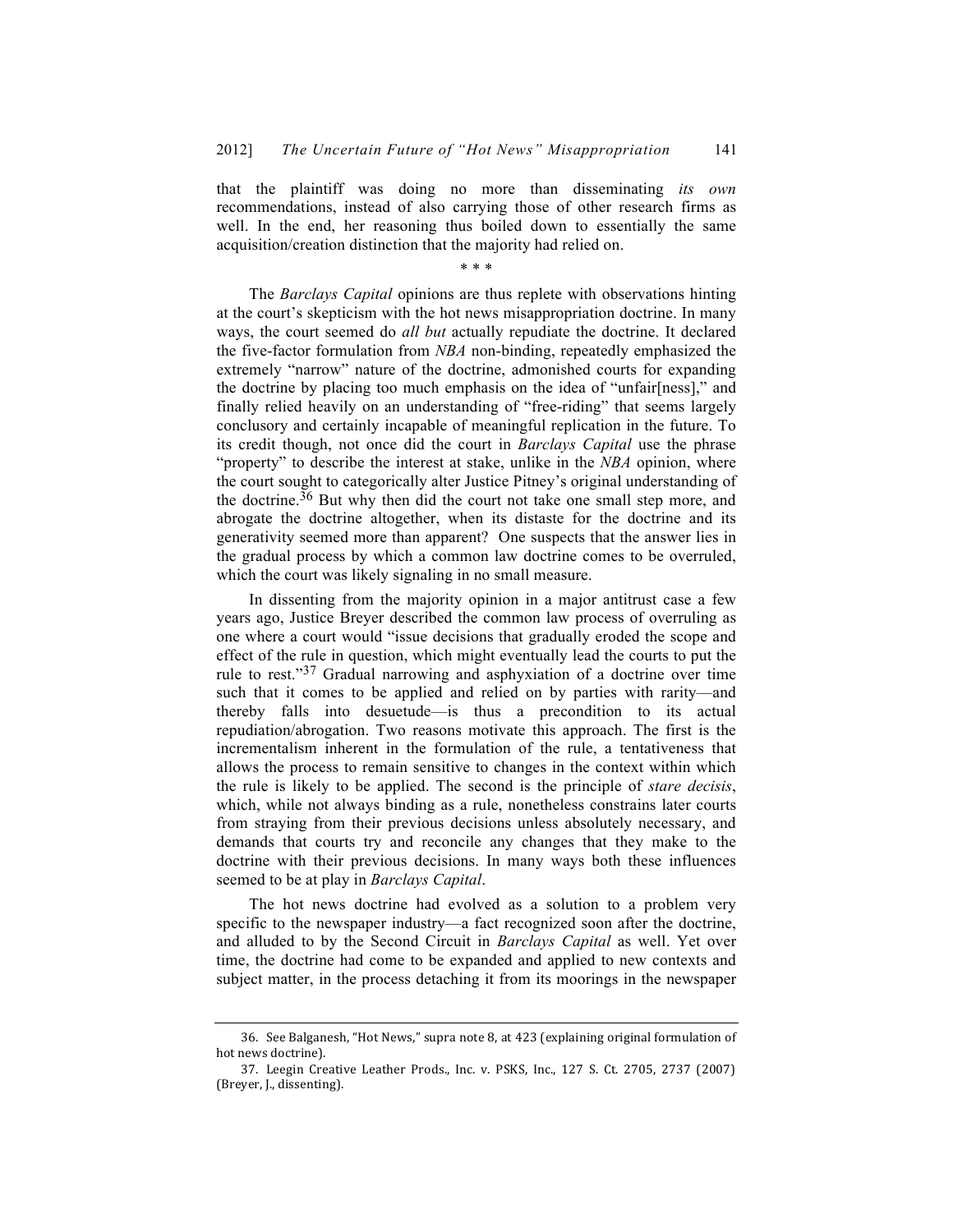industry and converting it into a stand-alone cause of action. In rolling it back, the court thus had to be sensitive to the expectations that this expansion problematic as it may have been—had likely created among actors. The court was also explicit about its reliance on *stare decisis*, and as discussed above, went to some lengths to limit the applicability of the principle, while at least nominally adhering to it. In short then, the need for gradualism was readily apparent in the court's approach.

From this perspective, the opinions in *Barclays Capital* can be seen as signaling to litigants and lower courts the *impending* repudiation of hot news misappropriation. Despite the court's recognition of a narrow set of cases where the action might still survive,  $38$  its repudiation of the five-factor formula and its extended focus on the question of preemption makes it highly likely that even if a future case meeting the court's criteria should arise, it might not survive the close scrutiny that the court insists all hot news claims be subjected to. Things might have indeed been much clearer (and perhaps more helpful), if the court had made explicit its intentions, rather than forcing them to be gleaned ex post. All the same, it must be remembered that the common law develops through what a court actually *does* rather than what it merely *says,* a reality that the *Barclays Capital* court seems to have affirmed in more ways than one.

### **II. LESSONS FOR THE FUTURE OF COMMON LAW INTELLECTUAL PROPERTY**

Taking a step back now from the specifics of the decision in *Barclays Capital*, it is worth considering what the court's approach and the reasoning it employed to reach its conclusions in that case mean for the future of common law intellectual property—an area of law that I have previously argued embodies an underappreciated source of flexibility and pragmatism.<sup>39</sup> While *Barclays Capital* may have sounded the beginning of the end for the hot news misappropriation doctrine, I believe that its lessons for common law intellectual property lawmaking are, by contrast, ones of optimism. In this Part, I consider two in particular.

#### A. *The Virtues of Caution*

Contrasting the language and tone of the Second Circuit's opinion in *NBA* to that of its most recent one in *Barclays Capital* reveals a noticeable difference. In declaring that the hot news doctrine had indeed survived in New York, and adapting it to the modern environment, the court in *NBA* sounds

<sup>38.</sup> *Barclays Capital*, 650 F.3d at 905-06 ("If a Firm were to collect and disseminate ... facts about securities recommendations in the brokerage industry (including, perhaps, such facts it generated itself  $\dots$ ), and were Fly to copy the facts contained in the Firm's hypothetical service, it might be liable  $\dots$  on a 'hot-news' misappropriation theory.")

<sup>39.</sup> See Shyamkrishna Balganesh, The Pragmatic Incrementalism of Common Law Intellectual Property, 63 Vand. L. Rev. 1543, 1545-46 (2010) [hereinafter Balganesh, Pragmatic Incrementalism] (claiming skepticism of pragmatic incrementalism of intellectual property law is "myopic").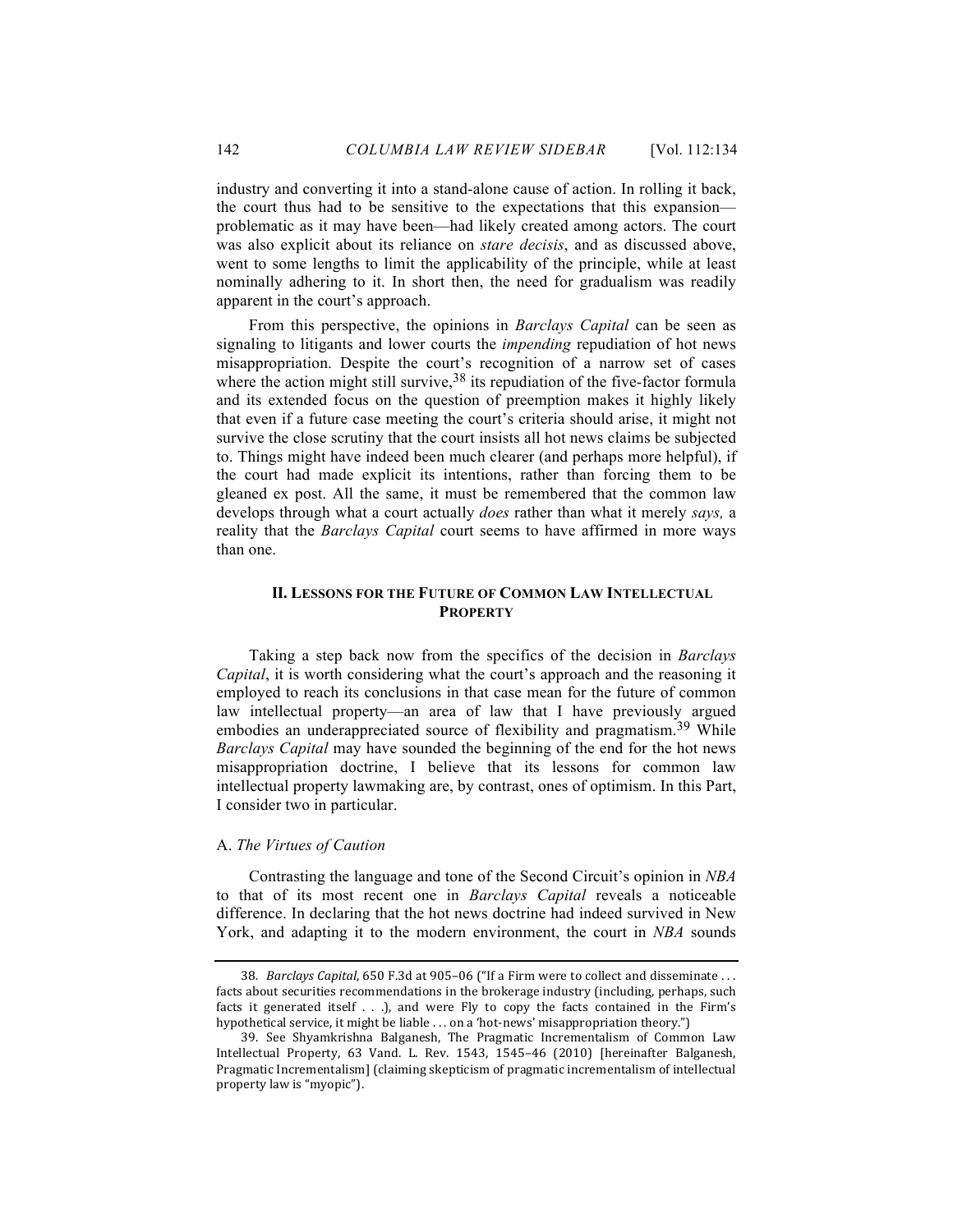optimistic, proactive, and willing to see where the doctrine is likely to head in the future. *NBA* was decided just around the time that the Internet era began to come into its own. Nearly a decade and a half later, the court's tone in *Barclays Capital* is markedly different: skeptical, risk-averse, and perhaps most importantly *reactive*.

Yet reactive to what exactly? In the time since the doctrine's resurrection in *NBA*, much had indeed changed in the information environment. The Internet and the emergence of digital technology had resulted in a variety of changes to traditional intellectual property—i.e., copyright law—almost all of which were brought about through legislative activity in the area.<sup>40</sup> One consequence of the digital world, however, was its challenge to the traditional business models of participants in key information industries: music, movies, and, most recently, newsgathering and reporting. And it was precisely to protect these traditional models that the common law had been called into service, in the process moving it in new directions and into altogether new areas.41 This posed an obvious problem. The common law had emerged within certain contexts and developed concepts from within those contexts. As it came to be applied to new areas, its concepts no doubt remained facially adaptable. All the same, the reasons for their formal existence and validity started becoming less and less apparent. When this normally happens, a common law court usually has three main options: it can (i) create new law in an effort to take account of the new reasons and contexts, (ii) abdicate the doctrinal areas in question to the legislature on the theory that "[c]ourts are illequipped $142$  to the task, or (iii) proceed with caution, enabling the law to fully grapple with the new context, before moving in either direction.

The court in *Barclays Capital* can be seen as adopting the third of these approaches. The court was no doubt aware of how the hot news doctrine had come to be applied to new contexts, including the Internet, and was invoked for interferences with traditional business models, especially by the newspaper industry. Yet, it certainly did nothing at all to expand the doctrine or to adapt it to the new circumstances. Neither did it fully abrogate the doctrine, and return all intellectual property lawmaking to the legislature. Instead, the court effectively hit the pause button on the continued expansion of the doctrine in order to allow participants (and indeed the law as a whole) to grapple more fully with the changed environment.

Caution has long been known to be a virtue of the common law.43 The experimentation that incremental lawmaking allows for remains valuable only

<sup>40.</sup> See, e.g., Glynn S. Lunney, Jr., The Death of Copyright: Digital Technology, Private Copying, and the Digital Millennium Copyright Act, 87 Va. L. Rev. 813 (2001) (exploring impact of Digital Millennium Copyright Act on copyright protection).

<sup>41.</sup> See Shyamkrishna Balganesh, Common Law Property Metaphors on the Internet: The Real Problem with the Doctrine of Cybertrespass, 12 Mich. Telecomm. & Tech. L. Rev. 265 (2006) (studying extension and application of common law doctrines in property law to cybertrespass).

<sup>42.</sup> International News Service v. Associated Press, 248 U.S. 215, 267 (1918) (Brandeis, J., dissenting).

<sup>43.</sup> Balganesh, Pragmatic Incrementalism, supra note 39, at 1568–74 (promoting positive characteristic of pragmatic incrementalism is caution in light of uncertainty).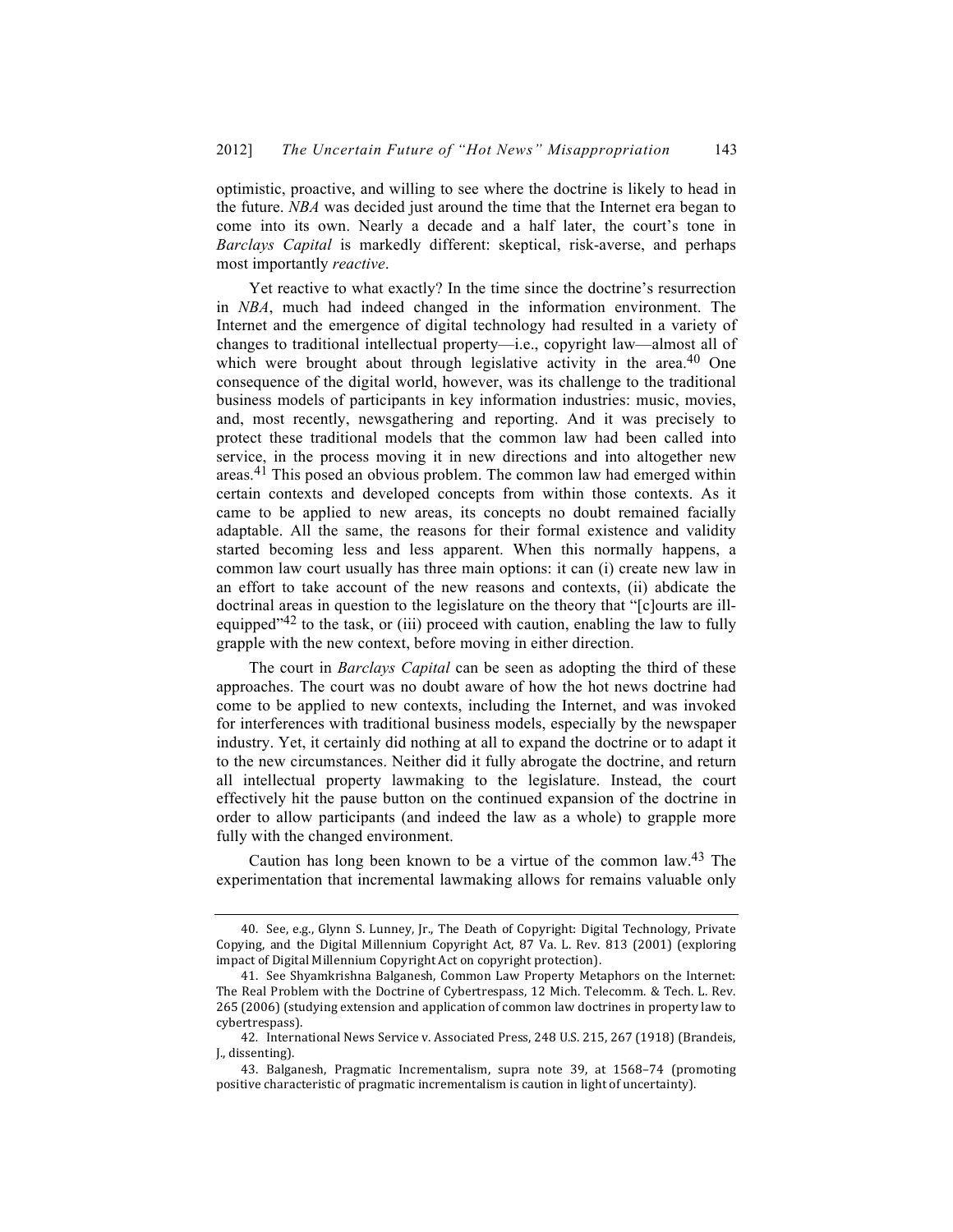if it allows for the process to periodically revisit its basic premises and change direction, or slow things down under conditions of uncertainty. Disentangled from its formal rhetoric, *Barclays Capital* is a strikingly good example of this happening in the world of common law intellectual property.

#### B. *The Bi-Directionality of Common Law Incrementalism in Intellectual Property*

While incremental lawmaking remains a hallmark of the common law, its advantages are often thought to be offset by a heightened amount of path dependence that is intrinsic to the process.44 Principles such as *stare decisis*, and the rules of precedent and authority are thus thought to ensure that even when the law develops gradually, it does so in one particular direction, without ever allowing for a measured rollback. Creativity in adjudication is believed to be fraught with the possibility that later courts will come to mechanically follow suit, for no reason other than that the law exists.<sup>45</sup> This is in turn thought to be especially problematic in relation to intellectual property and the creation of entitlements in informational resources, given the rapidity with which the interests and needs of society in the area tend to fluctuate. In rolling back the hot news misappropriation doctrine, *Barclays Capital* shows that this need not be true—and that lawmaking in the common law style is truly a twoway street, even in the area of intellectual property.

Concerns about path dependence and unidirectional development in the common law all too easily disregard the reality that the common law is more than just an adaptable body of law—it is also a *malleable process*. What this means is that the process of reasoning that common law courts employ derives from a multiplicity of sources, some formal and others substantive. The precise mix and hierarchy of these sources, however, remains the prerogative of the common law judge, and the astute common law judge, as a pragmatist grounded in the realities of society, is meant to find a way to reach the decision deemed most appropriate to the situation and context.46 Common law rulemaking is thus hardly mechanical in nature, and indeed very rarely admits of a single "right" answer (though it may readily admit of several "wrong" ones). Embedded within the process are a number of important procedural safeguards, all of which are directed at endowing the judge with the flexibility needed to overcome a path dependent form of decisionmaking. The holding/dicta distinction is a particularly important one, and *Barclays Capital* all too readily seized on it. Another similar well-known device is the process of distinguishing a case based on its facts.

<sup>44.</sup> See Oona A. Hathaway, Path Dependence in the Law: The Course and Pattern of Legal Change in a Common Law System, 86 Iowa L. Rev. 601, 603 (2001) (using path dependence theory to explore "the influence of history in our common law system").

<sup>45.</sup> See Oliver Wendell Holmes, The Path of the Law, 10 Harv. L. Rev. 457, 468-69  $(1897)$  reprinted in 110 Harv. L. Rev. 991, 1001  $(1997)$ . (describing this phenomenon and critiquing it).

<sup>46.</sup> Benjamin Nathan Cardozo, The Nature of the Judicial Process, in Selected Writings of Benjamin Nathan Cardozo: The Choice of Tycho Brahe 107, 108-13 (Margaret Hall ed., 1967).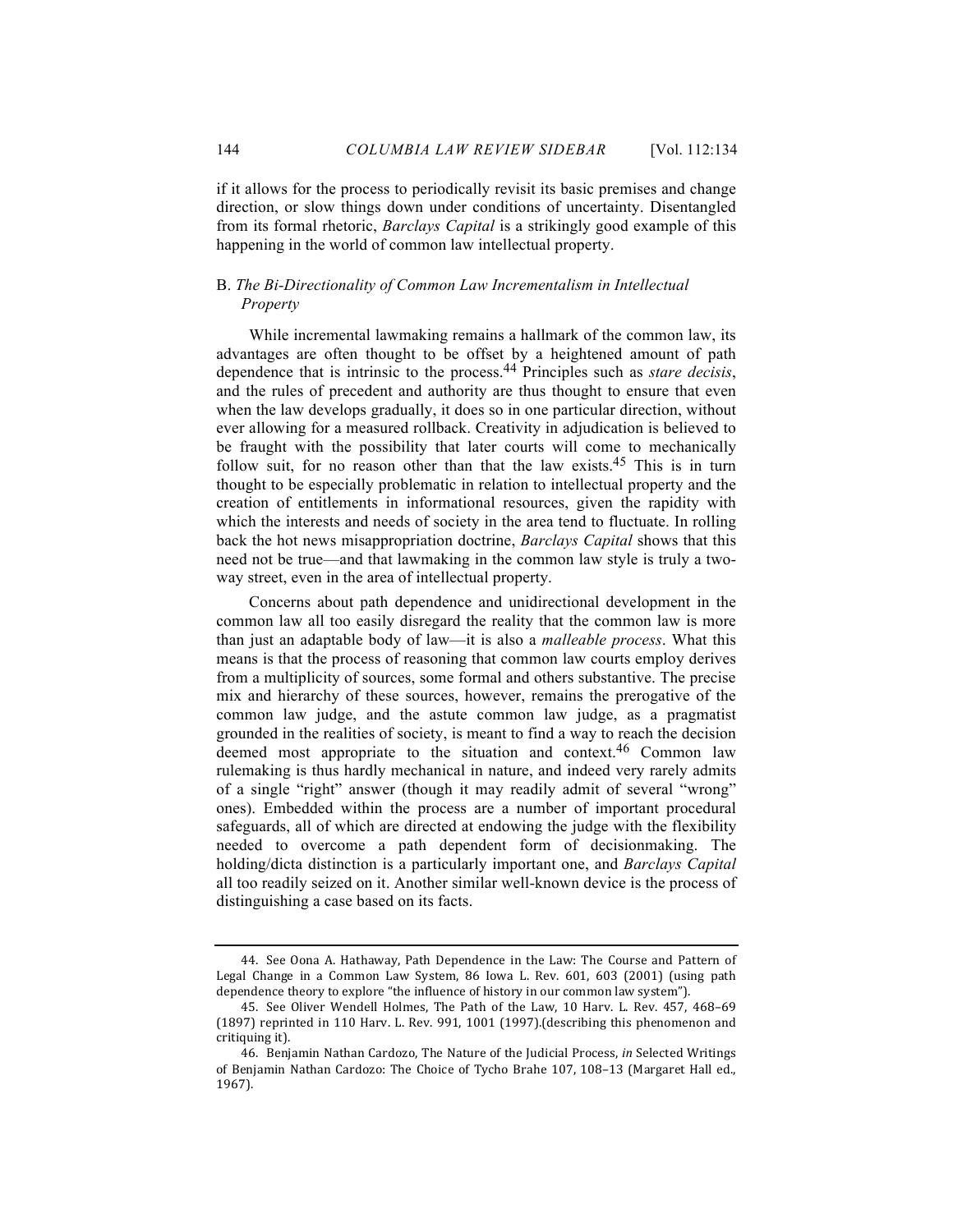Consequently, common law intellectual property lawmaking need not be a one way street that favors expansionism and the grant of private entitlements at the cost of the public domain, or indeed one that does not allow for a preexisting entitlement framework to be dismantled retrospectively if necessary. *Barclays Capital* serves to illustrate this reality. The Demsetzian account of legal rules, under which a regime develops when the benefits that it generates for actors outweigh its costs, has long struggled to identify a good example of its reversibility, i.e., a situation where a legal regime comes to be dismantled when its costs outweigh its benefits.47 *Barclays Capital* might suggest that hot news misappropriation doctrine is one.

#### **CONCLUSION: SOME UNANSWERED QUESTIONS**

The Second Circuit's opinion in *Barclays Capital* unquestionably centers around two important messages: one, that the hot news misappropriation doctrine should not be readily extended to new contexts and situations; and two, that the doctrine may well be on the tail-end of its lifecycle. At the same time though, in failing to engage with some of the broader, structural issues relating to the doctrine more directly, the opinion leaves several rather important, and functionally significant, questions open and unanswered.

First, the court consciously avoids telling us what the structural basis of the doctrine was and *is*. While this may have been of secondary importance in light of the court's own cabining of the doctrine, it nonetheless remains functionally relevant until such time as the doctrine is completely abrogated especially since the court's own opinion leaves open the possibility that a future court might resurrect the doctrine when needed. The court refrains from describing the interest in "property" terms, and instead characterizes it as a "tort."48 Yet, this presents its own set of analytical complications—involving the identification of a domain of wrongdoing, wrongfulness, and harm, none of which the court had to grapple with. In my previous work, I characterized courts' analytical description of the hot news doctrine in property terms as the "enduring myth" that the doctrine had been developed to create property rights in the news. In his response to my piece, Professor Richard Epstein disagreed that there was indeed any enduring myth about the doctrine's property status, and noted that courts and scholars have come to understand that a "monolithic conception" of property could not explain the hot news doctrine.49 Whether the myth has indeed been dispelled or not, *Barclays Capital* moves the question into the realm of a continuing *mystery*, by at once both disagreeing with the decision in *NBA* (that had treated the doctrine as a "property" based one), and failing to explicate the basis for the doctrine independently.

<sup>47.</sup> See Thomas W. Merrill, Introduction: The Demsetz Thesis and the Evolution of Property Rights, 31 J. Legal Stud. S331, S337 (2002) (raising question of whether legal regime may be dismantled if "benefits fall or costs rise").

<sup>48.</sup> Barclays Capital Inc. v. Theflyonthewall.com, 650 F.3d 876, 890 (2d Cir. 2011).

<sup>49.</sup> Richard A. Epstein, The Protection of "Hot News": Putting Balganesh's "Enduring Myth" about *International News Service v. Associated Press* in Perspective, 111 Colum. L. Rev. Sidebar 79, 79 (2011).